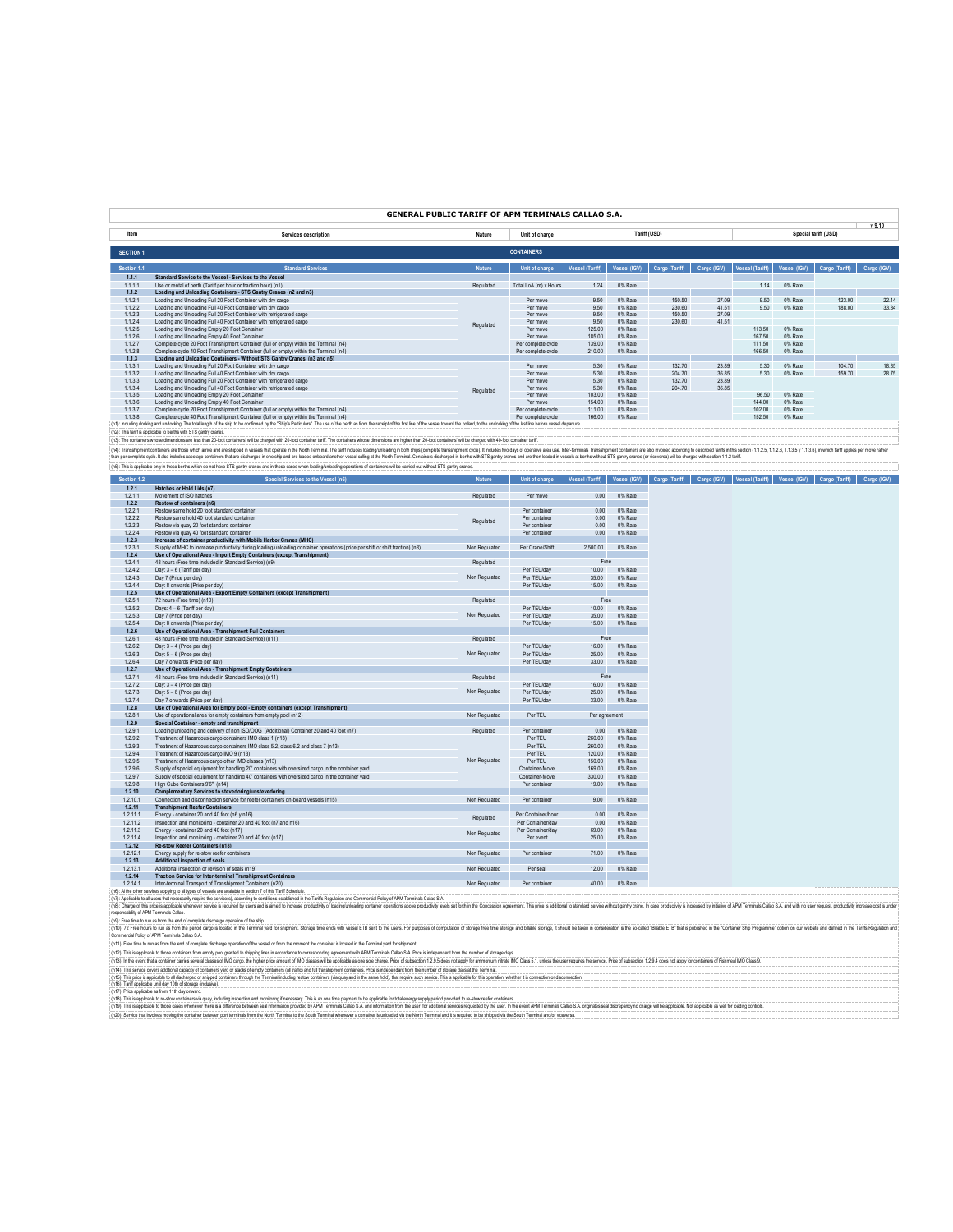| Section 1.3 | Special Service of Use of Operational Area (Port Terminal) - Services to the Cargo                                                                                                                               | <b>Nature</b> | Unit of charge | Vessel (Tariff) | Vessel (IGV) | Cargo (Tariff) |       | Cargo (IGV)   Vessel (Tariff)   Vessel (IGV)   Cargo (Tariff) | Cargo (IGV) |
|-------------|------------------------------------------------------------------------------------------------------------------------------------------------------------------------------------------------------------------|---------------|----------------|-----------------|--------------|----------------|-------|---------------------------------------------------------------|-------------|
| 1.3.1       | Use of Operational Area - Import Full Containers (except Transhipment) (n21)                                                                                                                                     |               |                |                 |              |                |       |                                                               |             |
| 1.3.1.1     | 48 hours to import and/or discharge container (Free time included in Standard Service) (n22)                                                                                                                     | Regulated     |                |                 |              | Free           |       |                                                               |             |
| 1.3.12      | Day: 3 - 6 (Tariff per day)                                                                                                                                                                                      |               | Per TEU/day    |                 |              | 27.00          | 4.86  |                                                               |             |
| 1.3.1.3     | Day 7 (Price per day) container 20 and 40 foot                                                                                                                                                                   |               | Por TEU        |                 |              | 75.00          | 13.50 |                                                               |             |
| 1.3.1.4     | Days: 8 - 10 (Price per day)                                                                                                                                                                                     | Non Regulated | Per TEU/day    |                 |              | 35.00          | 6.30  |                                                               |             |
| 1.3.1.5     | Days: 11 - 20 (Price per day)                                                                                                                                                                                    |               | Per TEU/day    |                 |              | 35.00          | 6.30  |                                                               |             |
| 1.3.1.6     | Days: 21 - 28 (Price ner day)                                                                                                                                                                                    |               | Per TEU/day    |                 |              | 35.00          | 6.30  |                                                               |             |
| 1.3.1.7     | Day: 29 onwards (Price per day)                                                                                                                                                                                  |               | Per TEU/day    |                 |              | 35.00          | 6.30  |                                                               |             |
| 1.3.2       | Use of Operational Area - Export Full Containers (except Transhipment) (n21)                                                                                                                                     |               |                |                 |              |                |       |                                                               |             |
| 1.32.1      | 72 hours to export and/or loading container (Free time) (n23)                                                                                                                                                    | Regulated     |                |                 |              | Free           |       |                                                               |             |
| 1.322       | Days: 4 - 6 (Tariff per day)                                                                                                                                                                                     |               | Per TEU/day    |                 |              | 27.00          | 4.86  |                                                               |             |
| 1.323       | Day 7 (Price per day) container 20 and 40 foot                                                                                                                                                                   |               | Por TEU        |                 |              | 75.00          | 13.50 |                                                               |             |
| 1.3.2.4     | Days: 8 - 10 (Price per day)                                                                                                                                                                                     | Non Regulated | Per TEU/day    |                 |              | 35.00          | 6.30  |                                                               |             |
| 1.3.2.5     | Days: 11 - 20 (Price per day)                                                                                                                                                                                    |               | Per TEU/day    |                 |              | 35.00          | 6.30  |                                                               |             |
| 1.3.2.6     | Days: 21 - 28 (Price per day)                                                                                                                                                                                    |               | Per TEU/day    |                 |              | 35.00          | 6.30  |                                                               |             |
| 1327        | Day: 29 onwards (Price per day)                                                                                                                                                                                  |               | Per TEU/day    |                 |              | 35.00          | 6.30  |                                                               |             |
|             | (n)1). Toriffo and ningo cat forth in auh, cartion 131 and 132 are annivable to those containers that have hean discharged/naded via the North Terminal as ner conditions astablished in the Concassion Contract |               |                |                 |              |                |       |                                                               |             |

(iC)). sefan pixes ston he aboomda and a lateral and a state to construct the beat decident in the media of the media produce and the media and tour decides and to media and tour constructed and the second of the second of

| Section 1.4 | Temporary Depot Special Service - Services to the Cargo               | <b>Nature</b> | Unit of charge | Vessel (Tariff)                                                      | Vessel (IGV)                                    | Cargo (Tariff) | Cargo (IGV) | Vessel (Tariff) | Vessel (IGV) | Cargo (Tariff) | Cargo (IGV) |
|-------------|-----------------------------------------------------------------------|---------------|----------------|----------------------------------------------------------------------|-------------------------------------------------|----------------|-------------|-----------------|--------------|----------------|-------------|
| 1.4.1       | Temporary Depot Integrated Service for dry import containers (n24)    |               |                |                                                                      |                                                 |                |             |                 |              |                |             |
| 1.4.1.1     | 20' Container - Includes use of area until the 10th day               |               | Per container  |                                                                      |                                                 | 231.50         | 41.67       |                 |              |                |             |
| 1.4.12      | 40' Container - Includes use of area until the 10th day               |               | Per container  |                                                                      |                                                 | 304.00         | 54.72       |                 |              |                |             |
| 1.4.1.3     | Use of area during days 11 - 20 (Price per day) (n25)                 | Non Regulated | Per TEU/day    |                                                                      |                                                 | 15.00          | 2.70        |                 |              |                |             |
| 1.4.1.4     | Use of area during days 21 - 28 (Price per day) (n25)                 |               | Per TEU/day    |                                                                      |                                                 | 20.00          | 3.60        |                 |              |                |             |
| 1.4.1.5     | Use of area from 29th day onwards and other services (n25)            |               |                |                                                                      | See section 1.3.1.7 and others from section 1.5 |                |             |                 |              |                |             |
| 1.4.2       | Temporary Depot Integrated Service for dry export containers (n26)    |               |                |                                                                      |                                                 |                |             |                 |              |                |             |
| 1.42.1      | 20' Container - Includes use of area until the 7th day                |               | Per container  |                                                                      |                                                 | 182.50         | 32.85       |                 |              |                |             |
| 1.4.2.2     | 40' Container - Includes use of area until the 7th day                |               | Per container  |                                                                      |                                                 | 254.00         | 45.72       |                 |              |                |             |
| 1.423       | Use of area days 8 - 10 (Price per day) (n27)                         | Non Regulated | Per TEU/day    |                                                                      |                                                 | 7.00           | 1.26        |                 |              |                |             |
| 1.4.2.4     | Use of area days 11 - 20 (Price per day) (n27)                        |               | Per TEU/day    |                                                                      |                                                 | 9.00           | 1.62        |                 |              |                |             |
| 1.4.2.5     | Use of area during days 21 - 28 (Price per day) (n27)                 |               | Per TEU/day    |                                                                      |                                                 | 20.00          | 3.60        |                 |              |                |             |
| 1.4.2.6     | Use of area from 29th day onwards and other services (n27).           |               |                |                                                                      | See section 1.3.2.7 and others from section 1.5 |                |             |                 |              |                |             |
| 1.4.3       | Temporary Depot integrated service for reefer import containers (n28) |               |                |                                                                      |                                                 |                |             |                 |              |                |             |
| 1.4.3.1     | 20' Container - Includes use of area until the 7th                    |               | Per container  |                                                                      |                                                 | 331.00         | 59.58       |                 |              |                |             |
| 1.4.3.2     | 40' Container - Includes use of area until the 7th                    | Non Regulated | Per container  |                                                                      |                                                 | 400.00         | 72.00       |                 |              |                |             |
| 1.4.3.3     | Use of area during days 8 - 10 (Price per day) (n29)                  |               | Per TEU/day    |                                                                      |                                                 | 10.00          | 1.80        |                 |              |                |             |
| 1.4.3.4     | Use of area from day 11 onwards and other services (n29)              |               |                | See section 1.4.1.3. 1.4.1.4 and 1.3.1.7 and others from section 1.5 |                                                 |                |             |                 |              |                |             |
| 1.4.4       | Temporary Depot integrated service for reefer export containers (n30) |               |                |                                                                      |                                                 |                |             |                 |              |                |             |
| 1.4.4.1     | 20' Container - Includes use of area until the 7th                    |               | Per Container  |                                                                      |                                                 | 298.00         | 53.64       |                 |              |                |             |
| 1.4.4.2     | 40' Container - Includes use of area until the 7th                    | Non Regulated | Per Container  |                                                                      |                                                 | 348.00         | 62.64       |                 |              |                |             |
| 1.4.4.3     | Use of area from day 8 onwards and other services (n31)               |               |                | See section 1.4.2.3 to 1.4.2.5, 1.3.2.7 and others of section 1.5    |                                                 |                |             |                 |              |                |             |

1443 Used ates towards and weak and the service in 31). Service in the service in the service in the service in the service in the service in the service in the service in the service in the service in the service in the s

(ob); his all explain envery All Emind Cab S.A Insteam on Indieds Findown Developed Different in the substitution in the substitution in the substitution in the substitution in the substitution in the substitution in the c

with sinds of the Superior in the Superior and the Superior Superior (Superior Superior Superior Superior Superior Superior Superior Superior Superior Superior Superior Superior Superior Superior Superior Superior Superior

(c3): his shall a good in the member will are the ben nother in the state of 2010, Server and the member of the state of the state of the state of the state of the state of the state of the state of the state of the state

(o3); This tall be apploble whener APM TeminalCalleo SA has been romined as Temporary Deput (2014), Service incomporary considerations and the film of the computation including the film of the computation incomporation inc

(nS)) how do a hall the suplate bue of central extend and the distance of of the compart of the suppose of the 2012 and the compart of the suppose of the compart of the suppose of the compart of the compart of the suppose

| Section 1.5        | Other Special Services for Containers (Port Terminal & Tempory Depot) - Services to the Cargo                                                                                                                                                    | Nature        | Unit of charge           | Vessel (Tariff) | Vessel (IGV) Cargo (Tariff) | Cargo (IGV) | Vessel (Tariff)   Vessel (IGV)   Cargo (Tariff) | Cargo (IGV) |
|--------------------|--------------------------------------------------------------------------------------------------------------------------------------------------------------------------------------------------------------------------------------------------|---------------|--------------------------|-----------------|-----------------------------|-------------|-------------------------------------------------|-------------|
| 1.5.1              | <b>Special Cargo</b>                                                                                                                                                                                                                             |               |                          |                 |                             |             |                                                 |             |
| 1.5.1.1            | Treatment of Hazardous cargo containers IMO class 1 (n32)                                                                                                                                                                                        |               | Per TEU                  |                 | 260.00                      | 46.80       |                                                 |             |
| 1.5.1.2            | Treatment of Hazardous cargo containers IMO dass 5.2, dass 6.2 and class 7 (n32)                                                                                                                                                                 |               | Per TEU                  |                 | 260.00                      | 46.80       |                                                 |             |
| 1.5.1.3            | Treatment of Hazardous cargo IMO 9 (n32 and n33)                                                                                                                                                                                                 |               | Per TEU                  |                 | 120.00                      | 21.60       |                                                 |             |
| 1.5.1.4            | Treatment of Hazardous cargo other IMO classes (n32)                                                                                                                                                                                             | Non Regulated | Per TFU                  |                 | 150.00                      | 27.00       |                                                 |             |
| 1.5.1.5            | Supply of special equipment for handling 20° containers with oversized cargo in the container vard                                                                                                                                               |               | Container-Move           |                 | 169.00                      | 30.42       |                                                 |             |
| 1.5.1.6            | Supply of special equipment for handling 40° containers with oversized cargo in the container vard                                                                                                                                               |               | Container-Move           |                 | 330.00                      | 59.40       |                                                 |             |
| 1.5.1.7            | High Cube Containers 9'6" (n34)                                                                                                                                                                                                                  |               | Container                |                 | 19.00                       | 3.42        |                                                 |             |
| 1.5.2              | <b>Reefer Container</b>                                                                                                                                                                                                                          |               |                          |                 |                             |             |                                                 |             |
| 1.52.1             | Energy - 20' and 40' container (n35 and n36)                                                                                                                                                                                                     |               | Per container/hour       |                 | 0.00                        | 0.00        |                                                 |             |
| 1.522              | Inspection and monitoring - 20' and 40' container (n35 and n36)                                                                                                                                                                                  | Regulated     | Per container/day        |                 | 0.00                        | 0.00        |                                                 |             |
| 1.523              | Energy - 20" and 40" container (Price per day or fraction day) (n37)                                                                                                                                                                             |               | Per container/day        |                 | 69.00                       | 12.42       |                                                 |             |
| 1.5.2.4            | Inspection and monitoring - 20' and 40' container (n37)                                                                                                                                                                                          |               | Per event                |                 | 25.00                       | 4.50        |                                                 |             |
| 1.5.2.5            | Pre-cooling empty container (n38)                                                                                                                                                                                                                | Non Regulated | Per Container            |                 | 30.57                       | 5.50        |                                                 |             |
| 1.5.2.6            | Provision of cold antechamber (n39)                                                                                                                                                                                                              |               | Per Unit/day             |                 | 250.00                      | 45.00       |                                                 |             |
| 1.5.2.7            | Pre-cooling empty container (n38)                                                                                                                                                                                                                |               | Per Container            |                 | 30.57                       | 5.50        |                                                 |             |
| 1528               | Assembly and disassembly of dip system on reefer Gensets (n35)                                                                                                                                                                                   | Regulated     | Per complete cycle       |                 | 0.00                        | 0.00        |                                                 |             |
| 1.5.3              | Cargo Handling and horizontal movement operations                                                                                                                                                                                                |               |                          |                 |                             |             |                                                 |             |
| 1.5.3.1            | Additional Movement to Standard Service in the terminal as per request of the user or authorities (n35).                                                                                                                                         |               | Per Container            |                 | 0.00                        | 0.00        |                                                 |             |
| 1.5.3.2            | Cargo inspection with groups o gangs - 20' and 40' container (n35)                                                                                                                                                                               | Regulated     | Per Container            |                 | 0.00                        | 0.00        |                                                 |             |
| 1533               | Cargo inspection with forklifts - 20' and 40' container (n35).                                                                                                                                                                                   |               | Per Container            |                 | 0.00                        | 0.00        |                                                 |             |
| 1.5.3.4            | Consolidation/deconsolidation of containers with dry cargo                                                                                                                                                                                       |               | Per Container            |                 | 176.00                      | 31.68       |                                                 |             |
| 1.5.3.5            | Consolidation/deconsolidation of containers with dry cargo including Gate In/Gate Out of empty container                                                                                                                                         |               | Per Container            |                 | 230.00                      | 41.40       |                                                 |             |
| 1.5.3.6            | Consolidation/deconsolidation of containers with refrigerated cargo                                                                                                                                                                              |               | Per Container            |                 | 660.00                      | 118.80      |                                                 |             |
| 1.5.3.7            | Consolidation/deconsolidation of containers with refrigerated cargo including Gate In/Gate Out of empty containers                                                                                                                               | Non Regulated | Per Container            |                 | 800.00                      | 144.00      |                                                 |             |
| 1.5.3.8            | Consolidation/deconsolidation of containers with Mobile Harbour Cranes (Price per shift or fraction shift) (n40)                                                                                                                                 |               | Per shift                |                 | 1.250.00                    | 225.00      |                                                 |             |
| 1.5.3.9            | Depalletizing/palletizing (removal of straps and/or strapping) (n41)                                                                                                                                                                             |               | Per Pallet               |                 | 10.00                       | 1.80        |                                                 |             |
| 1.5.4              | Other Services                                                                                                                                                                                                                                   |               |                          |                 |                             |             |                                                 |             |
| 1.5.4.1            | Breakdown as per instructions of freight forward agent (n42)                                                                                                                                                                                     |               | Per B/L                  |                 | 23.00                       | 4.14        |                                                 |             |
| 1.5.4.2            | Bill of lading breakdown (n42)                                                                                                                                                                                                                   |               | Per breakdown            |                 | 23.00                       | 4.14        |                                                 |             |
| 1.5.4.3            | Sweeping of empty container                                                                                                                                                                                                                      |               | Per container            |                 | 6.00                        | 1.08        |                                                 |             |
| 1.5.4.4            | Simple cleaning of container                                                                                                                                                                                                                     |               | Per container            |                 | 24.00                       | 4.32        |                                                 |             |
| 1.5.4.5            | Chemical cleaning of container                                                                                                                                                                                                                   |               | Per container            |                 | 48.00                       | 8.64        |                                                 |             |
|                    |                                                                                                                                                                                                                                                  | Non Regulated |                          |                 | Per quote                   |             |                                                 |             |
| 1.5.4.6<br>1.5.4.7 | Container repair                                                                                                                                                                                                                                 |               | Per Activity<br>Per seal |                 | 12.00                       | 2.16        |                                                 |             |
|                    | Seal placement services                                                                                                                                                                                                                          |               |                          |                 |                             |             |                                                 |             |
| 1.5.4.8            | Additional inspection or revision of seals (n19)                                                                                                                                                                                                 |               | Per seal                 |                 | 12.00                       | 2.16        |                                                 |             |
| 1.5.4.9            | Labels Placing or Removal Services (n43)                                                                                                                                                                                                         |               | Per container            |                 | 9.00                        | 1.62        |                                                 |             |
| 1.5.4.10           | Additional weighing of containers (n44)                                                                                                                                                                                                          |               | Per container            |                 | 90.00                       | 16.20       |                                                 |             |
| 1.5.5              | <b>Depot for Empty Containers</b>                                                                                                                                                                                                                |               |                          |                 |                             |             |                                                 |             |
| 1.5.5.1            | Gate In (n45)                                                                                                                                                                                                                                    | Non Regulated | Per container            |                 | 190.00                      | 34.20       |                                                 |             |
| 1.5.5.2            | Gate Out (n45)<br>(n32): In the event that a container carries several classes of IMO carco, the higher price amount of IMO dasses will be applicable as one sole charge. Price of service (subsection 1.5.1.4) does not applicably for ammonium |               | Per container            |                 | 160.00                      | 28.80       |                                                 |             |

:<br>(n33): The price of this service (subsection 1.5.1.3) does not acolv for Fishmeal - IMO Class 9 previously declared as such in the Container Announcement List (CAL) for shipping as per propedures.

(63): The pice of this serice (subsection 15.13) does not apply of Falmes - MO Class previous) decision as un the Containe Amountment List (24) to shipping aer procedure.<br>(65): This serice considers additionally all contai

(16%) hote policies in due to the composer manuform of the state of the female discussion in the composite income of the composite income of the composite income of the composite income income income income income income i

(m2): it schanged beach treations it). molths in the Standard as per MDG code for exportations for import operations, planing district is in product is in the security and the size whenever a distriged contains contains th

M4) Weighing of containers shall be executed at the facilities of the Man Terminal as per request of the user (cargo owner or consignee) or the authorities. The charge of this service as explicable for containes that suffi

(n45): This service shall not be applicable for shipping, unloading or transhipment services for empty containers set forth in Section 1.1.2 and 1.1.3 of current Tariff Schedule.

| <b>SECTION 2</b> |                                                                                                                                                                                                                                |               | <b>BREAK BULK CARGO SERVICES</b> |                              |              |                |             |                 |              |                |             |
|------------------|--------------------------------------------------------------------------------------------------------------------------------------------------------------------------------------------------------------------------------|---------------|----------------------------------|------------------------------|--------------|----------------|-------------|-----------------|--------------|----------------|-------------|
| Section 2.1      | <b>Standard Services</b>                                                                                                                                                                                                       | <b>Nature</b> | Unit of charge                   | <b>Vessel (Tariff)</b>       | Vessel (IGV) | Cargo (Tariff) | Cargo (IGV) | Vessel (Tariff) | Vessel (IGV) | Cargo (Tariff) | Cargo (IGV) |
| 2.1.1            | Standard Service to the Vessel - Services to the Vessel                                                                                                                                                                        |               |                                  |                              |              |                |             |                 |              |                |             |
| 2.1.1.1          | Use or rental of berth (Tariff per hour or fraction hour) (n1)                                                                                                                                                                 | Regulated     | Total LoA (m) x Hours            | 1.24                         | 0% Rate      |                |             |                 |              |                |             |
| 2.1.2            | <b>Standard Service to Break Bulk Cargo</b>                                                                                                                                                                                    |               |                                  |                              |              |                |             |                 |              |                |             |
| 2.12.1           | Loading and Unloading of Break Bulk cargo (n46)                                                                                                                                                                                | Regulated     | Per Ton                          | 2.50                         | 0% Rate      | 11.00          | 1.98        | 2.50            | 0% Rate      | 10.30          | 1.85        |
|                  | (n46): Vessel portion of this tariff includes transference of the cargo from vessel to the quay, lashinglunlashing and tally. Payment of Vessel portion will be applicable to the shipping line or cargo consignee, upon condi |               |                                  |                              |              |                |             |                 |              |                |             |
| Section 2.2      | Special Services - Services to the Vessel (n6)                                                                                                                                                                                 | <b>Nature</b> | Unit of charge                   | Vessel (Tariff)              | Vessel (IGV) | Cargo (Tariff) | Cargo (IGV) | Vessel (Tariff) | Vessel (IGV) | Cargo (Tariff) | Cargo (IGV) |
| 2.2.1            | Hatches or Hold Lids (n7)                                                                                                                                                                                                      |               |                                  |                              |              |                |             |                 |              |                |             |
| 2.2.1.1          | Movement of ISO hatches                                                                                                                                                                                                        | Regulated     | Per move                         | 0.00                         | 0% Rate      |                |             |                 |              |                |             |
| 2.2.2            | Re-stow of Break Bulk Cargo                                                                                                                                                                                                    |               |                                  |                              |              |                |             |                 |              |                |             |
| 2.2.2.1          | Re-stow via vessel                                                                                                                                                                                                             | Regulated     | Per ton                          | 13.50                        | 0% Rate      |                |             |                 |              |                |             |
| 2222             | Re-stow via quay (n47)                                                                                                                                                                                                         |               | Per ton                          | 27.00                        | 0% Rate      |                |             |                 |              |                |             |
| 2.2.3            | <b>Transhipment of Break Bulk cargo</b>                                                                                                                                                                                        |               |                                  |                              |              |                |             |                 |              |                |             |
| 2231             | Transhipment of Break Bulk cargo - Complete cycle (n48)                                                                                                                                                                        | Non Regulated | Per ton                          | 25.60                        | 0% Rate      |                |             |                 |              |                |             |
|                  | (n47): This is applicable to the cargo that is re-stowed in the same hold (level) or in another hold (level) of the vessel which in both cases cargo requires to be temporarly transferred to the quay.                        |               |                                  |                              |              |                |             |                 |              |                |             |
|                  | (n48): Price of service includes 3 free days of storage which applies after completion of cargo discharge operation of the vessel.                                                                                             |               |                                  |                              |              |                |             |                 |              |                |             |
| Section 2.3      | Special Service of Use of Operational Area (Port Terminal) - Services to the Cargo                                                                                                                                             | <b>Nature</b> | Unit of charge                   | Vessel (Tariff)              | Vessel (IGV) | Cargo (Tariff) | Cargo (IGV) | Vessel (Tariff) | Vessel (IGV) | Cargo (Tariff) | Cargo (IGV) |
| 2.3.1            | Use of Operational Area - All traffic                                                                                                                                                                                          |               |                                  |                              |              |                |             |                 |              |                |             |
| 2.3.1.1          | Days: 1 - 3 (Free time - included in Standard Service)                                                                                                                                                                         | Regulated     |                                  |                              |              | Free           |             |                 |              |                |             |
| 2.3.1.2          | Days: 4 - 10 (Tariff for whole period or fraction period)                                                                                                                                                                      |               | Per ton                          |                              |              | 23.00          | 4 14        |                 |              |                |             |
| 2.3.1.3          | Days: 11 - 20 (Tariff per day or fraction day)                                                                                                                                                                                 | Non Regulated | Per ton/day                      |                              |              | 2.60           | 0.47        |                 |              |                |             |
| 2.3.1.4          | Days: 21 - onwards (Tariff per day or fraction day)                                                                                                                                                                            |               | Per ton/day                      |                              |              | 4.20           | 0.76        |                 |              |                |             |
|                  |                                                                                                                                                                                                                                |               |                                  |                              |              |                |             |                 |              |                |             |
| Section 2.4      | Special Service of Temporary Depot - Services to the Cargo                                                                                                                                                                     | <b>Nature</b> | Unit of charge                   | Vessel (Tariff) Vessel (IGV) |              | Cargo (Tariff) | Cargo (IGV) | Vessel (Tariff) | Vessel (IGV) | Cargo (Tariff) | Cargo (IGV) |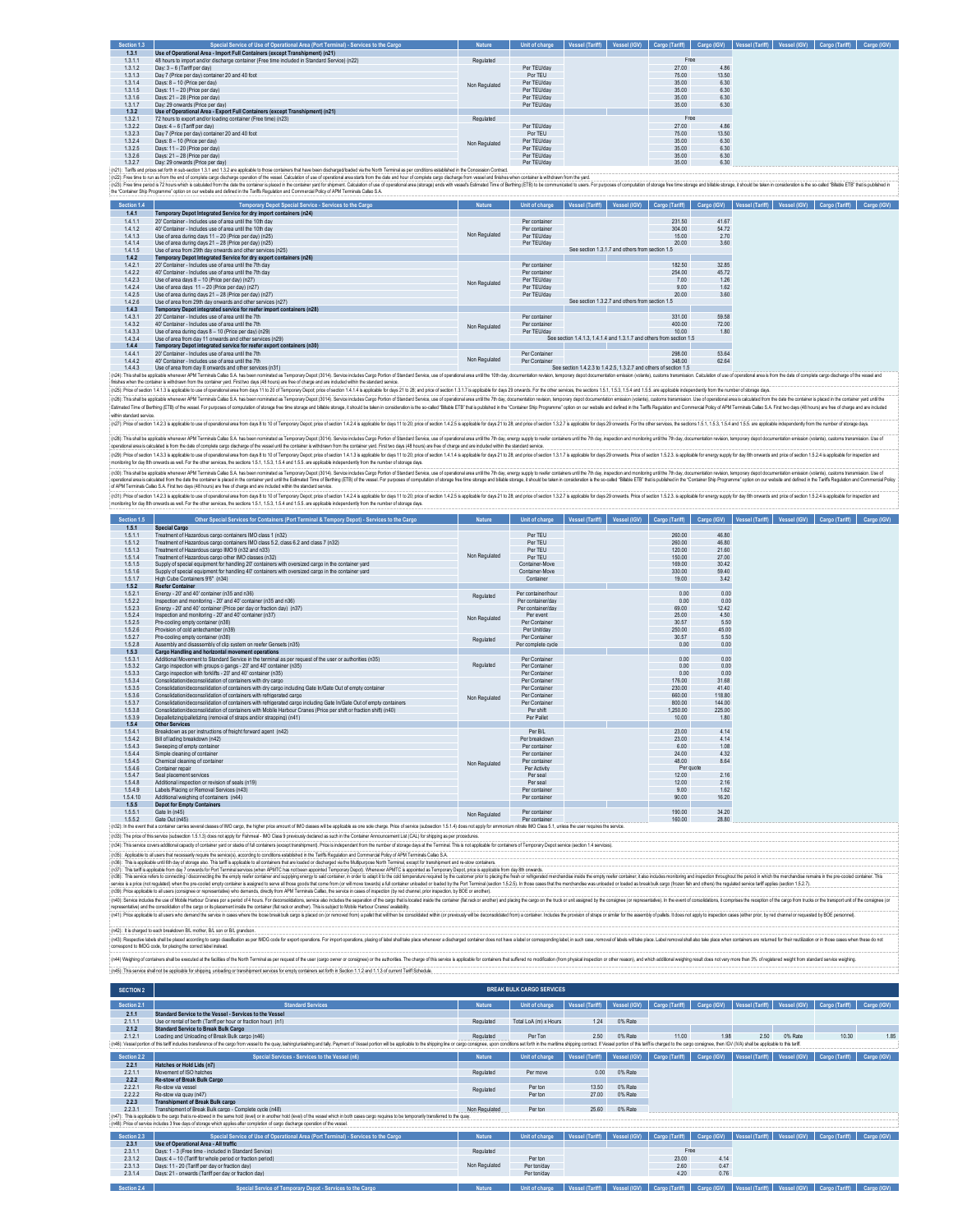| 2.4.1                                 | Temporary Depot Integrated Service - All traffic (n49)                                                                                                                                                                         |               |             |                                        |       |       |  |
|---------------------------------------|--------------------------------------------------------------------------------------------------------------------------------------------------------------------------------------------------------------------------------|---------------|-------------|----------------------------------------|-------|-------|--|
| 2.4.1.1                               | Break Bulk Cargo - Includes use of operational area until day 10                                                                                                                                                               |               | Per ton     |                                        | 27.60 | 4.97  |  |
| 2412                                  | Use of operational area from days 11 - 20 (Price per day of day fraction)                                                                                                                                                      | Non Regulated | Per ton/day |                                        | 1.50  | 0.27  |  |
| 2.4.1.3                               | Use of operational area from day 21 onwards and other services (n50)                                                                                                                                                           |               |             | See section 2.3.1.4 and 2.5.2 to 2.5.4 |       |       |  |
| 2414                                  | Break Bulk Cargo - Includes use of operational area until day 30                                                                                                                                                               |               | Per ton     |                                        | 70.00 | 12.60 |  |
|                                       | (n49): This is applicable whenever APM Terminals Callao S.A. is appointed as Temporary Depot (code 3014) after cargo has been previously coordinated and accepted by APMTC (Subject to space availability). It includes the St |               |             |                                        |       |       |  |
| and are part of the Standard Service. |                                                                                                                                                                                                                                |               |             |                                        |       |       |  |
|                                       | (n50): Price of section 2.3.1.4. is applicable for use of operational area of Temporary Depot service (section 2.4.1.1) from day 21 and onwards. Price of section 2.3.1.4. is applicable for use of operational area of Tempor |               |             |                                        |       |       |  |

| bulk cargo in the Terminal. |                                                                                                                                   |                     |                |                 |       |                                         |         |  |                                                 |             |
|-----------------------------|-----------------------------------------------------------------------------------------------------------------------------------|---------------------|----------------|-----------------|-------|-----------------------------------------|---------|--|-------------------------------------------------|-------------|
| Section 2.5                 | Other Special Services to Break Bulk Cargo (Port Terminal & Temporary Depot) - Services to the Cargo                              | <b>Nature</b>       | Unit of charge | Vessel (Tariff) |       | Vessel (IGV) Cargo (Tariff) Cargo (IGV) |         |  | Vessel (Tariff)   Vessel (IGV)   Cargo (Tariff) | Cargo (IGV) |
| 2.5.1                       | Use of Simple Depot - All traffic (n51)                                                                                           |                     |                |                 |       |                                         |         |  |                                                 |             |
| 2.5.1.1                     | Days: 1 - 30 (Price per month or fraction month)                                                                                  | Non Regulated       | Per m2         |                 |       | 11.00                                   | 1.98    |  |                                                 |             |
| 2.5.2                       | <b>Special Cargo</b>                                                                                                              |                     |                |                 |       |                                         |         |  |                                                 |             |
| 2.52.1                      | Loading/Unloading of project cargo without mobile harbor crane (n52)                                                              |                     | Per ton or m3  |                 |       | 25.00                                   | 4.50    |  |                                                 |             |
| 2.522                       | Loading/Unloading of project cargo with mobile harbor crane (n52)                                                                 | Regulated           | Per ton or m3  |                 |       | 35.00                                   | 6.30    |  |                                                 |             |
| 2.523                       | Special treatment to hazardous cargo using equipment and additional personnel - direct treatment (n53)                            |                     | Per ton        |                 |       | 14.50                                   | 2.61    |  |                                                 |             |
| 2.52.4                      | Special treatment to hazardous cargo using equipment and additional personnel - indirect treatment (n53)                          |                     | Per ton        |                 |       | 21.60                                   | 3.89    |  |                                                 |             |
| 2.5.3                       | Cargo Handling and horizontal movement operations                                                                                 |                     |                |                 |       |                                         |         |  |                                                 |             |
| 2.5.3.1                     | Additional Movement as per request of the user or competent authority                                                             |                     | Per ton        |                 |       | 400                                     | 0.72    |  |                                                 |             |
| 2.5.3.2                     | Handling for registry of break bulk cargo (n54)                                                                                   |                     | Per ton        |                 |       | 400                                     | 0.72    |  |                                                 |             |
| 2.5.3.3                     | Deconsolidation/Consolidation of break bulk cargo with MAFIs (n55)                                                                | Non Regulated       | Per MAFI       |                 |       | 281.00                                  | 50.58   |  |                                                 |             |
| 2.5.3.4                     | Desconsolidation/Consolidation of Break Bulk cargo in MAEI's with Mobile Harbour Cranes (Price ner shift or fraction shift) (n56) |                     | Per Shift      |                 |       | 1.250.00                                | 225.00  |  |                                                 |             |
| 2.5.3.5                     | Deconsolidation/Consolidation of MAFIs (n57)                                                                                      |                     | Per MAFI       | 83.00           | 14.94 |                                         |         |  |                                                 |             |
| 2.5.3.6                     | Bagging or racking of goods in sacks or big bags (58).                                                                            |                     | Per ton        |                 |       | 20.00                                   | 3.60    |  |                                                 |             |
| 2.5.4                       | Other services                                                                                                                    |                     |                |                 |       |                                         |         |  |                                                 |             |
| $A = 11$                    | A stable construction believe PPIs by shares work be about a product construction of the                                          | Alley Presidents de | Programmed and |                 |       | 0.400                                   | $A = 0$ |  |                                                 |             |

25.4 Obstranden in solution of the state of a movement) Moreover and the state of the state of the state of the state of the state of the state of the state of the state of the state of the state of the state of the state

(r6). The istraction of the desparation of the main of the state of the state of department days the interaction main of the main of the construction of the state of the state of the state of the state of the state of the

SECTION 3 (r6)); This applicitle for assmally blang o dissemblying articly activity for the blang to the indeptop for This inviole the input one band the propose in a ban hoor condition about how both blank in the blang in the movem **RO-RO CARGO SERVICES**

| Section 3.1 | <b>Standard Service</b>                                                                                                                                                                                                        | <b>Nature</b> | Unit of charge        | <b>Vessel (Tariff)</b> | Vessel (IGV)    | Cargo (Tariff) | Cargo (IGV) | Vessel (Tariff)        | Vessel (IGV) | Cargo (Tariff) | Cargo (IGV) |
|-------------|--------------------------------------------------------------------------------------------------------------------------------------------------------------------------------------------------------------------------------|---------------|-----------------------|------------------------|-----------------|----------------|-------------|------------------------|--------------|----------------|-------------|
| 3.1.1       | Standard Service to the Vessel - Services to the Vessel                                                                                                                                                                        |               |                       |                        |                 |                |             |                        |              |                |             |
| 3.1.1.1     | Use or rental of berth (Tariff per hour or fraction hour) (n1)                                                                                                                                                                 | Regulated     | Total LoA (m) x Hours | 1.24                   | 0% Rate         |                |             |                        |              |                |             |
| 3.1.2       | Standard Service to Ro-Ro Cargo                                                                                                                                                                                                |               |                       |                        |                 |                |             |                        |              |                |             |
| 3.12.1      | Loading or Unloading of Ro-Ro Cargo (n59)                                                                                                                                                                                      | Regulated     | Per ton               | 3.50                   | 0% Rate         | 37.00          | 6.66        | 3.50                   | 0% Rate      | 32.90          | 5.92        |
|             | (n59): Vessel portion of this tariff will be charged to the Shipping line (or representative), unless mantime shipping contract indicates otherwise. If Vessel portion of this tariff is charged to the cargo consignee, then  |               |                       |                        |                 |                |             |                        |              |                |             |
| Section 3.2 | Special Services - Services to the Vessel                                                                                                                                                                                      | <b>Nature</b> | Unit of charge        | Vessel (Tariff)        | Vessel (IGV)    | Cargo (Tariff) | Cargo (IGV) | Vessel (Tariff)        | Vessel (IGV) | Cargo (Tariff) | Cargo (IGV) |
| 3.2.1       | Re-stow of Ro-Ro cargo                                                                                                                                                                                                         |               |                       |                        |                 |                |             |                        |              |                |             |
| 3.2.1.1     | Re-stow via vessel                                                                                                                                                                                                             |               | Per ton               | 41.50                  | 0% Rate         |                |             |                        |              |                |             |
| 3212        | Re-stow via quay (n60)                                                                                                                                                                                                         | Regulated     | Per ton               | 83.00                  | 0% Rate         |                |             |                        |              |                |             |
| 3.2.2       | Transhipment of Ro-Ro cargo                                                                                                                                                                                                    |               |                       |                        |                 |                |             |                        |              |                |             |
| 3.22.1      | Transhipment of Ro-Ro cargo - Complete cycle (p61)                                                                                                                                                                             | Non Regulated | Per ton               | 72.80                  | 0% Rate         |                |             |                        |              |                |             |
|             | (n60): This is applicable to the cargo that is re-stowed in the same hold (level) or in another hold (level) of the vessel which in both cases cargo requires to be temporarly transferred to the quay                         |               |                       |                        |                 |                |             |                        |              |                |             |
|             | (n61): Price of service includes 3 free days of storage which applies after completion of cargo discharge operation of the yessel.                                                                                             |               |                       |                        |                 |                |             |                        |              |                |             |
|             |                                                                                                                                                                                                                                |               |                       |                        |                 |                |             |                        |              |                |             |
| Section 3.3 | Special Service of Use of Operational Area (Port Terminal) - Services to the Cargo                                                                                                                                             | <b>Nature</b> | Unit of charge        | <b>Vessel (Tariff)</b> | Vessel (IGV)    | Cargo (Tariff) | Cargo (IGV) | Vessel (Tariff)        | Vessel (IGV) | Cargo (Tariff) | Cargo (IGV) |
| 3.3.1       | Use of Operational Area - All traffic (n62)                                                                                                                                                                                    |               |                       |                        |                 |                |             |                        |              |                |             |
| 3.3.1.1     | Days: 1 - 3 (Free time - included in Standard Service)                                                                                                                                                                         | Regulated     |                       |                        |                 | Free           |             |                        |              |                |             |
| 3.3.12      | Days: 4 - 10 (Price for total period or fraction period)                                                                                                                                                                       | Non Regulated | Per ton               |                        |                 | 42.00          | 7.56        |                        |              |                |             |
| 3.3.1.3     | Days: 11 - onwards (Price per day or fraction day)                                                                                                                                                                             |               | Per ton/day           |                        |                 | 15.60          | 2.81        |                        |              |                |             |
|             | (n62): Prices of this section are applicable to all types of vehicle and machinery.                                                                                                                                            |               |                       |                        |                 |                |             |                        |              |                |             |
| Section 3.4 | Special Service of Temporary Depot - Services to the Cargo                                                                                                                                                                     | <b>Nature</b> | Unit of charge        | <b>Vessel (Tariff)</b> | Vessel (IGV)    | Cargo (Tariff) | Cargo (IGV) | <b>Vessel (Tariff)</b> | Vessel (IGV) | Cargo (Tariff) | Cargo (IGV) |
| 3.4.1       | Temporary Depot Integrated Service - All traffic (n63)                                                                                                                                                                         |               |                       |                        |                 |                |             |                        |              |                |             |
| 3.4.1.1     | Ro-Ro cargo in general - Includes use of operational area until day 10                                                                                                                                                         |               | Per ton               |                        |                 | 70.60          | 12.71       |                        |              |                |             |
| 3412        | Use of operational area from day 11 onwards (Price per day or fraction day)                                                                                                                                                    | Non Regulated | Per ton/day           |                        |                 | 10.00          | 1.80        |                        |              |                |             |
| 3.4.1.3     | Other services (n64)                                                                                                                                                                                                           |               |                       |                        | See section 3.5 |                |             |                        |              |                |             |
|             | (n63): This is applicable whenever APM Terminals Callao S.A. is appointed as Temporary Depot (code 3014) after cargo has been previously coordinated and accepted by APMTC (Subject to space availability). It includes the St |               |                       |                        |                 |                |             |                        |              |                |             |
|             | and are part of the Standard Service. Prices of this section are applicable to all types of vehicles and machinery.                                                                                                            |               |                       |                        |                 |                |             |                        |              |                |             |
|             | (n64): Prices of section 3.5 apply to other services of Temporary Depot, independently from the number of storage days of RoRo cargo.                                                                                          |               |                       |                        |                 |                |             |                        |              |                |             |
| Section 3.5 | Other Special Services to Ro-Ro Cargo (Port Terminal & Temporary Depot) - Services to the Cargo                                                                                                                                | <b>Nature</b> | Unit of charge        | <b>Vessel (Tariff)</b> | Vessel (IGV)    | Cargo (Tariff) | Cargo (IGV) | Vessel (Tariff)        | Vessel (IGV) | Cargo (Tariff) | Cargo (IGV) |
| 0.54        | Handburg Brookers to Blomess and                                                                                                                                                                                               |               |                       |                        |                 |                |             |                        |              |                |             |

| 3.5.1   | Handling Services in Storage area                                                                                            |               |           |       |       |          |        |
|---------|------------------------------------------------------------------------------------------------------------------------------|---------------|-----------|-------|-------|----------|--------|
| 3.5.1.1 | Handling for registry of Ro-Ro cargo (n65)                                                                                   | Non Regulated | Per ton   |       |       | 11.00    | 1.98   |
| 3.5.1.2 | Extra movement of Ro-Ro cargo (n66)                                                                                          |               | Per ton   |       |       | 2.50     | 0.45   |
| 3.5.2   | Deconsolidation/Consolidation                                                                                                |               |           |       |       |          |        |
| 3.5.2.1 | Deconsolidation/Consolidation of Ro-Ro cargo with MAFIs (n67)                                                                |               | Per MAFI  |       |       | 281.00   | 50.58  |
| 3.5.2.2 | Desconsolidation/Consolidation of Ro-Ro cargo en MAFI's with Mobile Harbour Cranes (Price per shift or fraction shift) (n68) | Non Regulated | Per Shift |       |       | 1.250.00 | 225.00 |
| 3.5.2.3 | Deconsolidation/Consolidation of MAFI's (n57)                                                                                |               | Per MAFI  | 83.00 | 14.94 |          |        |

(n65) : This refers to handling of cargo using gangs and/or equipment for the registry or inspection of the cargo, as per request of the user, (cargo owner or consignee), or authorities.

(r6)). Mission of the Monomed the December Not possess in the Monomedia Controller and the Summer Summer and the Summer of the Summer of the Summer of the Summer Summer of the Summer of the Summer of the Summer Summer of t

| <b>SECTION 4</b> |                                                                                                                                                                                                                                |               | <b>SOLID BULK CARGO</b> |                 |              |                |             |                                                                                                                               |                                         |      |
|------------------|--------------------------------------------------------------------------------------------------------------------------------------------------------------------------------------------------------------------------------|---------------|-------------------------|-----------------|--------------|----------------|-------------|-------------------------------------------------------------------------------------------------------------------------------|-----------------------------------------|------|
| Section 4.1      | <b>Standard Service</b>                                                                                                                                                                                                        | <b>Nature</b> | Unit of charge          | Vessel (Tariff) | Vessel (IGV) | Cargo (Tariff) | Cargo (IGV) | Vessel (Tariff)   Vessel (IGV)   Cargo (Tariff)   Cargo (IGV)                                                                 |                                         |      |
| 4.1.1            | Standard Service to the Vessel - Services to the Vessel                                                                                                                                                                        |               |                         |                 |              |                |             |                                                                                                                               |                                         |      |
| 4.1.1.1          | Use or rental of berth (Tariff per hour or fraction hour) (n1)                                                                                                                                                                 | Regulated     | Total LoA (m) x Hours   | 1.24            | 0% Rate      |                |             |                                                                                                                               |                                         |      |
| 4.1.2            | Standard Service to Solid Bulk Cargo - Services to the Cargo                                                                                                                                                                   |               |                         |                 |              |                |             |                                                                                                                               |                                         |      |
| 4.12.1           | Loading or Unloading of Solid Bulk                                                                                                                                                                                             | Regulated     | Per ton                 |                 |              | 6.44           | 1.16        |                                                                                                                               | 5.80                                    | 1.04 |
| Section 4.2      | Special Services - Services to the Vessel                                                                                                                                                                                      | <b>Nature</b> |                         |                 |              |                |             |                                                                                                                               |                                         |      |
|                  |                                                                                                                                                                                                                                |               | Unit of charge          | Vessel (Tariff) | Vessel (IGV) | Cargo (Tariff) | Cargo (IGV) | Vessel (Tariff)                                                                                                               | Vessel (IGV) Cargo (Tariff) Cargo (IGV) |      |
| 4.2.1            | Hatches or Hold Lids(n6)                                                                                                                                                                                                       |               |                         |                 |              |                |             |                                                                                                                               |                                         |      |
| 4.2.1.1          | Movement of ISO hatches                                                                                                                                                                                                        | Regulated     | Per move                | 0.00            | 0% Rate      |                |             |                                                                                                                               |                                         |      |
| Section 4.3      | Special Services - Services to the Cargo                                                                                                                                                                                       |               | Unit of charge          |                 |              |                |             | Vessel (Tariff)   Vessel (IGV)   Cargo (Tariff)   Cargo (IGV)   Vessel (Tariff)   Vessel (IGV)   Cargo (Tariff)   Cargo (IGV) |                                         |      |
| 4.3.1            | Remove/place of artificial separation in vessel's hold                                                                                                                                                                         |               |                         |                 |              |                |             |                                                                                                                               |                                         |      |
| 4.3.1.1          | Remove of artificial separation in vessel's hold                                                                                                                                                                               | Regulated     | Per operation           |                 |              | 1.650.00       | 297.00      |                                                                                                                               |                                         |      |
| 4.3.2            | Use of Operational Area - All traffic                                                                                                                                                                                          |               |                         |                 |              |                |             |                                                                                                                               |                                         |      |
| 4.3.2.1          | Days: 1 - 5 (Free time - included in Standard Service) (n69)                                                                                                                                                                   | Regulated     |                         |                 |              | Free           |             |                                                                                                                               |                                         |      |
| 4.3.2.2          | Days: 6 - 15 (Price for whole period or fraction period)                                                                                                                                                                       |               | Per ton                 |                 |              | 2.90           | 0.52        |                                                                                                                               |                                         |      |
| 4.3.2.3          | Days: 16 - 30 (Price for whole period or fraction period)                                                                                                                                                                      | Non Regulated | Per ton                 |                 |              | 4.00           | 0.72        |                                                                                                                               |                                         |      |
| 4.3.2.4          | Days: 31 - onwards (Price per day or fraction day)                                                                                                                                                                             |               | Per ton/day             |                 |              | 0.40           | 0.07        |                                                                                                                               |                                         |      |
| 4.3.3            | Other services                                                                                                                                                                                                                 |               |                         |                 |              |                |             |                                                                                                                               |                                         |      |
| 4.3.3.1          | Additional weighing (Extra movement is not included) (n70)                                                                                                                                                                     | Non Regulated | Per truck               |                 |              | 21.00          | 3.78        |                                                                                                                               |                                         |      |
|                  | (n69): Free days are given to goods which use absorbing towers and silos.                                                                                                                                                      |               |                         |                 |              |                |             |                                                                                                                               |                                         |      |
|                  | (n70): This service shall be provided within facilities of Multipurpose North Terminal as per request of user or authorities. (Extra) movement of solid bulk cargo is requested from its stacking area to the Gates area. Such |               |                         |                 |              |                |             |                                                                                                                               |                                         |      |

| <b>SECTION 5</b> |                                                                                                                                                                                                                                                                                                |               | <b>LIQUID BULK CARGO</b> |      |         |                                                                                                                               |        |  |      |      |
|------------------|------------------------------------------------------------------------------------------------------------------------------------------------------------------------------------------------------------------------------------------------------------------------------------------------|---------------|--------------------------|------|---------|-------------------------------------------------------------------------------------------------------------------------------|--------|--|------|------|
| Section 5.1      | <b>Standard Service</b>                                                                                                                                                                                                                                                                        | <b>Nature</b> | Unit of charge           |      |         | Vessel (Tariff)   Vessel (IGV)   Cargo (Tariff)   Cargo (IGV)   Vessel (Tariff)   Vessel (IGV)   Cargo (Tariff)   Cargo (IGV) |        |  |      |      |
| 5.1.1            | Standard Service to the Vessel - Services to the Vessel                                                                                                                                                                                                                                        |               |                          |      |         |                                                                                                                               |        |  |      |      |
| 5.1.1.1          | Use or rental of berth (Tariff per hour or fraction hour) (n1)                                                                                                                                                                                                                                 | Regulated     | Total LoA (m) x Hours    | 1.24 | 0% Rate |                                                                                                                               |        |  |      |      |
| 5.1.2            | Standard Service to Liquid Bulk Cargo - Services to the Cargo                                                                                                                                                                                                                                  |               |                          |      |         |                                                                                                                               |        |  |      |      |
| 5.12.1           | Loading or Unloading of Liquid Bulk                                                                                                                                                                                                                                                            | Regulated     | Per ton                  |      |         | 3.28                                                                                                                          | 0.59   |  | 2.95 | 0.53 |
|                  |                                                                                                                                                                                                                                                                                                |               |                          |      |         |                                                                                                                               |        |  |      |      |
| Section 5.2      | Special Services - Services to the Cargo                                                                                                                                                                                                                                                       | <b>Nature</b> | Unit of charge           |      |         | Vessel (Tariff)   Vessel (IGV)   Cargo (Tariff)   Cargo (IGV)   Vessel (Tariff)   Vessel (IGV)   Cargo (Tariff)   Cargo (IGV) |        |  |      |      |
| 5.2.1            | <b>Use of Contention Barriers</b>                                                                                                                                                                                                                                                              |               |                          |      |         |                                                                                                                               |        |  |      |      |
| 5.2.1.1          | Use of Contention Barriers (Tariff per day or fraction day) (n71)                                                                                                                                                                                                                              | Regulated     | Per day                  |      |         | 1.250.00                                                                                                                      | 225.00 |  |      |      |
|                  | [n71]: This is applicable for the use of contention barriers during loading and unloading operations of hazardous substances and/or goods such as hydrocarbons and other louid buik. Service includes placing condention barri<br>unless otherwise detailed in the maritime shipping contract. |               |                          |      |         |                                                                                                                               |        |  |      |      |

| <b>SECTION 6</b> |                                                                               |           | <b>PASSENGERS</b>                                                                                                                             |      |      |       |      |  |  |
|------------------|-------------------------------------------------------------------------------|-----------|-----------------------------------------------------------------------------------------------------------------------------------------------|------|------|-------|------|--|--|
| Section 6.1      | <b>Standard Service</b>                                                       | Nature    | Unit of charge Vessel (Tariff)   Vessel (IGV)   Cargo (Tariff)   Cargo (IGV)   Vessel (ITariff)   Vessel (IGV)   Cargo (Tariff)   Cargo (IGV) |      |      |       |      |  |  |
| 6.1.1            | Standard Service to the Vessel - Services to the Vessel                       |           |                                                                                                                                               |      |      |       |      |  |  |
| 6.1.1.1          | Use or rental of berth (Tariff per hour or fraction hour) (n1)                | Regulated | Total LoA (m) x Hours                                                                                                                         | 1.24 | 0.22 |       |      |  |  |
| 6.1.2            | <b>Standard Service per Passenger</b>                                         |           |                                                                                                                                               |      |      |       |      |  |  |
| 6.12.1           | Standard Service per Passenger (n72)                                          | Regulated | Per Passenger                                                                                                                                 |      |      | 14.27 | 2.57 |  |  |
|                  | (n72) Children under 12 years old and crew members are not subject to charge. |           |                                                                                                                                               |      |      |       |      |  |  |

| <b>SECTION 7</b> |                                                                                            |               | OTHER COMMON SERVICES TO THE VESSEL (n73) |                 |              |                |             |                              |                |             |
|------------------|--------------------------------------------------------------------------------------------|---------------|-------------------------------------------|-----------------|--------------|----------------|-------------|------------------------------|----------------|-------------|
|                  |                                                                                            |               |                                           |                 |              |                |             |                              |                |             |
| Section 7.1      | Special Services - Services to the Vessel                                                  | <b>Nature</b> | Unit of charge                            | Vessel (Tariff) | Vessel (IGV) | Cargo (Tariff) | Cargo (IGV) | Vessel (Tariff) Vessel (IGV) | Cargo (Tariff) | Cargo (IGV) |
| 7.1.1            | <b>Use of Contention Barriers</b>                                                          |               |                                           |                 |              |                |             |                              |                |             |
| 7.1.1.1          | Use of Contention Barriers (Tariff per hour or fraction hour) (n74)                        | Regulated     | Por dia                                   | 1.250.00        | 225.00       |                |             |                              |                |             |
| 7.1.2            | Hold Cleaning (n75)                                                                        |               |                                           |                 |              |                |             |                              |                |             |
| 7.12.1           | Vessel Holds cleaning (price per gang-shift or fraction) (n76)                             | Non Regulated | Per gang/Shift                            | 510.00          | 91.80        |                |             |                              |                |             |
| 7.122            | Unloading of non-hazardous solid waste (price per M3 or fraction) (n77)                    |               | Per M3                                    | 255.00          | 45.90        |                |             |                              |                |             |
| 7.1.2.3          | Unloading of hazardous solid waste (price per M3 or fraction) (n78)                        |               | Per M3                                    | 400.00          | 72.00        |                |             |                              |                |             |
| 7.1.3            | <b>Sludge Management</b>                                                                   |               |                                           |                 |              |                |             |                              |                |             |
| 7.1.3.1          | Oily Waste Management (n79)                                                                |               | Per truck                                 | 1.326.00        | 238.68       |                |             |                              |                |             |
| 7.1.3.2          | Unloading of solid waste (price per M3 or fraction) (n80)                                  | Non Regulated | Per M3                                    | 357.00          | 64.26        |                |             |                              |                |             |
| 7.1.3.3          | Management of non-Hazardous solid waste - non recoverables (price per M3 o fracción) (n81) |               | Per M4                                    | 357.00          | 64.26        |                |             |                              |                |             |
| 7.1.3.4          | Management of Hazardous solid waste (price per M3 or fraction) (n82)                       |               | Per M3                                    | 500.00          | 90.00        |                |             |                              |                |             |
| 7.1.4            | Other services                                                                             |               |                                           |                 |              |                |             |                              |                |             |
| 7.1.4.1          | Water supply (n83)                                                                         | Non Regulated | Per ton                                   | 8.90            | 1.60         |                |             |                              |                |             |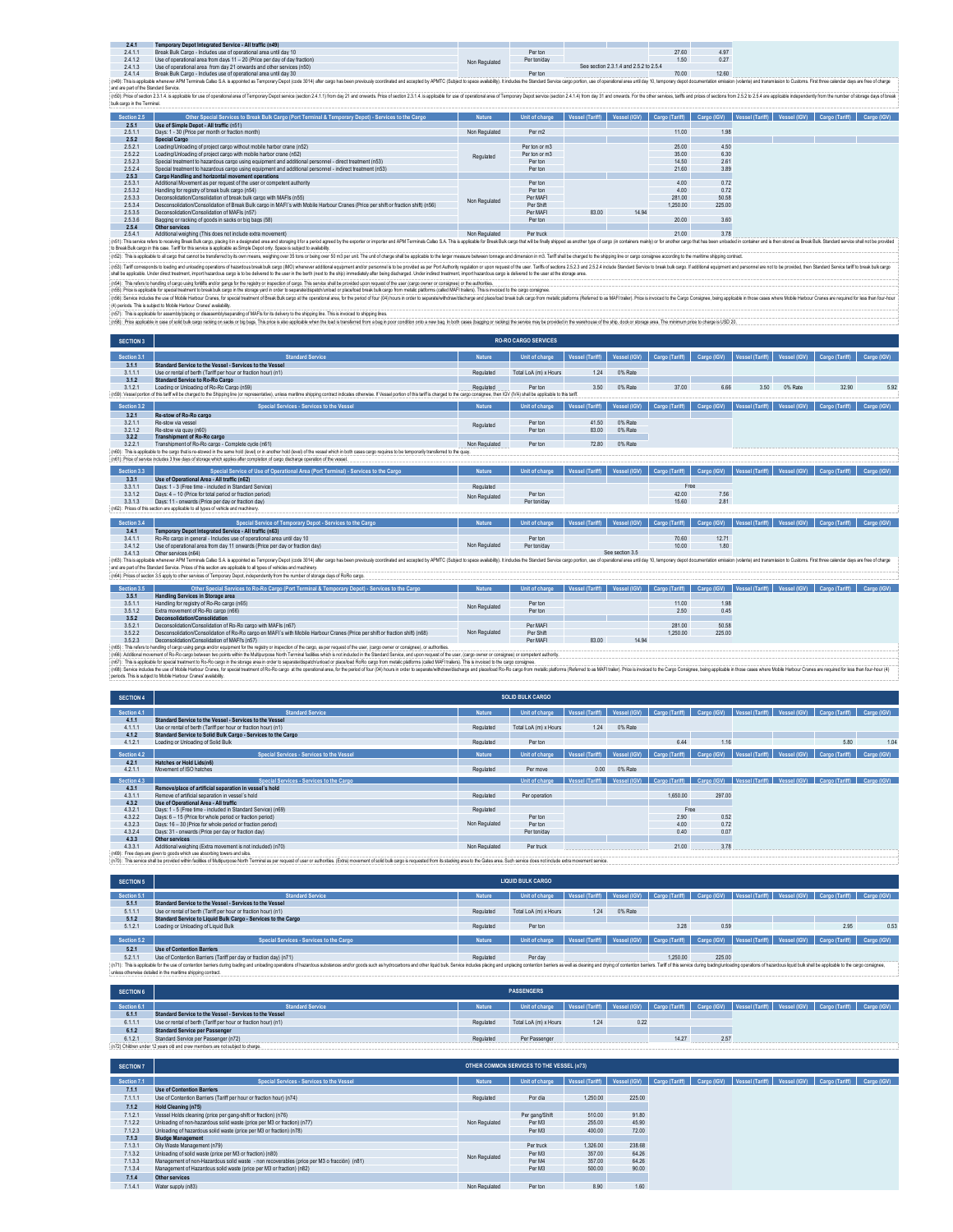| 7142 | Phone service                                                                                                                                                                                                                  | Non Regulated | Per activity | Per quote |  |  |  |  |  |  |  |
|------|--------------------------------------------------------------------------------------------------------------------------------------------------------------------------------------------------------------------------------|---------------|--------------|-----------|--|--|--|--|--|--|--|
|      | (n73) Services applicable to all type of vessels.                                                                                                                                                                              |               |              |           |  |  |  |  |  |  |  |
|      | (n74): This is applicable for the use of contention barriers during fuel supply operations to the vessel. Service includes placing and unplacing contention barriers as well as deaning and drying service. Tanff for contenti |               |              |           |  |  |  |  |  |  |  |
|      | (n75): This service will apply to users named "clents of ordnary service" which refers to bading or discharge operations per vessel call, and in case of discharge and loading operations of compatible poods per vessel call. |               |              |           |  |  |  |  |  |  |  |
|      | includes vessel hold cleaning service (price of section 7.1.2.1 of Tariff Rates) and unloading of solid waste (price of section 7.1.2.2 and/or 7.1.2.2), as result of cleaning process, and it does not include washing of hol |               |              |           |  |  |  |  |  |  |  |
|      | (n76): This service refers to picking up solid wastage onboard the vessel such as materials from lashing/unlashing (wood, cardboard and others) as well as other authorized solid wastage (wastage of shipped or unloaded carg |               |              |           |  |  |  |  |  |  |  |
|      | (n77): This refers to unloading solid wastage onboard the vessel such as materials from lashing undashing (wood, cardboard and others) as well as other authorized solid wastage (wastage of shipped or unloaded cargo, etc.)  |               |              |           |  |  |  |  |  |  |  |
|      | (n78): This refers to unloading hazardous solid wastage onboard the vessel from the cleaning of the ship's holds and final disposal of wastes from vessel. Minimum invoice shall be USD 400                                    |               |              |           |  |  |  |  |  |  |  |
|      | (n79): Price of this service includes collection and final disposal of oily waste from vessel.                                                                                                                                 |               |              |           |  |  |  |  |  |  |  |
|      | (n90): This service refers to discharging or collecting from vessels recoverable waste from vessels (such as: plastics, plastic or metal cords, wood, cargboard, paper, magazines and any other of the same type), classified  |               |              |           |  |  |  |  |  |  |  |
|      | (n81): This service refers to discharging or collecting from vessels non-cecoverable waste dassified as non-dangeorus. Service includes temporary store in the terminal facilty if necessary, as well as final waste discosal. |               |              |           |  |  |  |  |  |  |  |
|      |                                                                                                                                                                                                                                |               |              |           |  |  |  |  |  |  |  |

(r62): his ander related play to calculate the mesh handows able with a state of the mesh for the state of the mesh mesh in the mesh mesh in the mesh of the mesh in the mesh in the mesh in the mesh in the mesh in the mesh

| <b>SECTION 8</b> |                                                                                                                 |               | <b>COMMERCIAL POLICIES (n84)</b> |  |        |       |  |                                                                                                                               |  |
|------------------|-----------------------------------------------------------------------------------------------------------------|---------------|----------------------------------|--|--------|-------|--|-------------------------------------------------------------------------------------------------------------------------------|--|
| Section 8.1      | <b>Cancellation of loading</b>                                                                                  | <b>Nature</b> | Unit of charge                   |  |        |       |  | Vessel (Tariff)   Vessel (IGV)   Cargo (Tariff)   Cargo (IGV)   Vessel (Tariff)   Vessel (IGV)   Cargo (Tariff)   Cargo (IGV) |  |
| 8.1.1            | Cancellation of container loading and withdraw of container (n85)                                               |               |                                  |  |        |       |  |                                                                                                                               |  |
| 8.1.1            | 20' Container                                                                                                   | Non Regulated | Per container                    |  | 200.00 | 36.00 |  |                                                                                                                               |  |
| 8.1.12           | 40' Container                                                                                                   |               | Per container                    |  | 250.00 | 45.00 |  |                                                                                                                               |  |
|                  | the contract of the contract of the contract of the contract of the contract of the contract of the contract of |               |                                  |  |        |       |  |                                                                                                                               |  |

6.1.2 Cancellation of break bulk and ro-ro cargo bading (n86)<br>(%): I're the delabe of rocker of control of paradical security of and provide and portion of the New Yorker States of the States of the Market of the States of

.<br>(ob): his applatie where are teure (conspre, representive or shaping learning this not expo hat have been consing stat weight stow in hading, durage views among cheral among the sing complets been download be chapad as w

and ro-ro cargo stay longer than the free time granted by the standard service to these kinds of cargo.

| Section 8.2 | Berthing window reservation                                                                     |               |                    |           |          |  | Unit of charge   Vessel (Tariff)   Vessel (IGV)   Cargo (Tariff)   Cargo (IGV)   Vessel (Tariff)   Vessel (IGV)   Cargo (Tariff)   Cargo (IGV)   Cargo (IGV) |  |
|-------------|-------------------------------------------------------------------------------------------------|---------------|--------------------|-----------|----------|--|--------------------------------------------------------------------------------------------------------------------------------------------------------------|--|
| 8.2.1       | Contracting of berth window reservation for vessels                                             |               |                    |           |          |  |                                                                                                                                                              |  |
| 8.2.1.1     | Contracting of guaranteed berth window reservation for regular traffic vessels with ro-ro cargo | Non Regulated | by vessel landfall | 10,000.00 | 1,800.00 |  |                                                                                                                                                              |  |

| <b>SECTION 9</b>                       |                                                                                                                                                                                                                                |                                     | <b>SURCHARGES (n87)</b> |                              |        |
|----------------------------------------|--------------------------------------------------------------------------------------------------------------------------------------------------------------------------------------------------------------------------------|-------------------------------------|-------------------------|------------------------------|--------|
| Section 9.1                            | General surcharges                                                                                                                                                                                                             | Unit of charge                      | USD(S)                  | <b>IGV</b>                   | Total  |
| 9.1.1                                  | <b>Certificates and receipts</b>                                                                                                                                                                                               |                                     |                         |                              |        |
| 9.1.1.1                                | New receipt printing                                                                                                                                                                                                           | Per receipt                         | 10.00                   | 1.80                         | 11.80  |
| 9.1.12                                 | Issue of weight certificate                                                                                                                                                                                                    | Per document                        | 5.00                    | 0.90                         | 5.90   |
| 9.1.1.3                                | Issue of copy of weighing ticket and/or tally note                                                                                                                                                                             | Per document                        | 5.00                    | 0.90                         | 5.90   |
| 9.1.1.4                                | Letter of amendment and/or sending new details to SUNAT                                                                                                                                                                        | Per document or new<br>transmission | 20.00                   | 3.60                         | 23.60  |
| 9.1.1.5                                | New collection settlement (n88)                                                                                                                                                                                                | Per document                        | 8.00                    | 1.44                         | 9.44   |
| 9.1.2                                  | Returned checks and default (n89)                                                                                                                                                                                              |                                     |                         |                              |        |
|                                        | (n87): For further information and scope, refer to Charter V, section 5.6 of the Tariffs Regulation and Commercial Policy of APM Terminals Callao S.A. published on website: www.apmterminalscallao.com.pe                     |                                     |                         |                              |        |
|                                        | (n88): This applies when a collection settlement is generated more than once by the user.                                                                                                                                      |                                     |                         |                              |        |
|                                        | (n89): Surcharge not subject to IGV. See section 5.6 f the Tariffs Regulation and Commercial Policy of APM Terminals Callap S.A.                                                                                               |                                     |                         |                              |        |
| Section 9.2                            | Surcharges applicable to the Vessel                                                                                                                                                                                            | Unit of charge                      | USD(S)                  | <b>IGV</b>                   | Total  |
| 9.2.1                                  | Surcharges for non-use or non-release                                                                                                                                                                                          |                                     |                         |                              |        |
| 9.2.1.1                                | Offset for not used crew (n90)                                                                                                                                                                                                 | Per crew/hour                       | 162.00                  | 29.16                        | 191.16 |
| 9212                                   | No release of berth                                                                                                                                                                                                            | Per hour                            | 600.00                  | Not subject to<br><b>IGV</b> | 600.00 |
| 9.2.2                                  | <b>Liquid Spill Management Surcharges</b>                                                                                                                                                                                      |                                     |                         |                              |        |
| 9.22.1                                 | Liquid spill management (n91)                                                                                                                                                                                                  | Per case                            |                         | Subject to price quote       |        |
|                                        | (n90): The unit of charge applies to every not used crew/hour or crew/fraction of an hour.                                                                                                                                     |                                     |                         |                              |        |
| APMT carries out the soil remediation. | (n91): This applies when liquids are spilled on the water area or quay of the Multipurpose North Terminal due to user's responsibility. It includes removing and/or collecting and final disposal of the substances, in accord |                                     |                         |                              |        |

| Section 9.3 | Surcharges applicable to the Cargo                                                                                                                                   | Unit of charge  | USD(S) | <b>IGV</b><br>8 1 0<br>45.00<br>100.00<br>18.00<br>21.24<br>118.00<br>0.43<br>2.40<br>150.00<br>27.00<br>1.50<br>0.27<br>0.18<br>1.00<br>80.00<br>14.40<br>2.70<br>15.00<br>1.80<br>10.00<br>100.00<br>18.00<br>225.00<br>40.50<br>Por cotización<br>(n95): Missing an appointment means a user does not attend within the period granted by APM TERMINALS CALLAO S.A. and also when the user tries to cancel or reschedule its appointment during the period between one hour and | Total  |
|-------------|----------------------------------------------------------------------------------------------------------------------------------------------------------------------|-----------------|--------|------------------------------------------------------------------------------------------------------------------------------------------------------------------------------------------------------------------------------------------------------------------------------------------------------------------------------------------------------------------------------------------------------------------------------------------------------------------------------------|--------|
| 9.3.1       | <b>Change of status</b>                                                                                                                                              |                 |        |                                                                                                                                                                                                                                                                                                                                                                                                                                                                                    |        |
| 9311        | Change of container status                                                                                                                                           | Per container   |        |                                                                                                                                                                                                                                                                                                                                                                                                                                                                                    | 53 10  |
| 9.3.12      | Change of non-containerized cargo status                                                                                                                             | Per B/I         |        |                                                                                                                                                                                                                                                                                                                                                                                                                                                                                    | 118.00 |
| 9.3.2       | Late arrival                                                                                                                                                         |                 |        |                                                                                                                                                                                                                                                                                                                                                                                                                                                                                    |        |
| 9.32.1      | Late arrival of containers                                                                                                                                           | Per container   |        |                                                                                                                                                                                                                                                                                                                                                                                                                                                                                    | 139.24 |
| 9.322       | Late arrival of break bulk cargo                                                                                                                                     | Per ton         |        |                                                                                                                                                                                                                                                                                                                                                                                                                                                                                    | 2.83   |
| 9.3.2.3     | Late arrival of Ro-ro cargo                                                                                                                                          | Per unit        |        |                                                                                                                                                                                                                                                                                                                                                                                                                                                                                    | 177 00 |
| 9.3.2.4     | Late arrival of solid bulk cargo                                                                                                                                     | Per unit        |        |                                                                                                                                                                                                                                                                                                                                                                                                                                                                                    | 1.77   |
| 9.3.2.5     | Late arrival of liquid bulk cargo (n92)                                                                                                                              | Per unit        |        |                                                                                                                                                                                                                                                                                                                                                                                                                                                                                    | 1.18   |
| 9.3.3       | Late submission                                                                                                                                                      |                 |        |                                                                                                                                                                                                                                                                                                                                                                                                                                                                                    |        |
| 9.3.3.1     | Late submission of shipping documents of containers (n93)                                                                                                            | Per DAM         |        |                                                                                                                                                                                                                                                                                                                                                                                                                                                                                    | 94.40  |
| 9.3.4       | Missing, cancelling or rescheduling appointments (n94)                                                                                                               |                 |        |                                                                                                                                                                                                                                                                                                                                                                                                                                                                                    |        |
| 9.3.4.1     | Missing an appointment (n95)                                                                                                                                         | Per appointment |        |                                                                                                                                                                                                                                                                                                                                                                                                                                                                                    | 17.70  |
| 2.3.4.2     | Cancelling or rescheduling an appointment (n96)                                                                                                                      | Per appointment |        |                                                                                                                                                                                                                                                                                                                                                                                                                                                                                    | 11.80  |
| 9.3.5       | <b>Rescheduling services</b>                                                                                                                                         |                 |        |                                                                                                                                                                                                                                                                                                                                                                                                                                                                                    |        |
| 9.3.5.1     | Rescheduling inspections for containers (n97)                                                                                                                        | Per container   |        |                                                                                                                                                                                                                                                                                                                                                                                                                                                                                    | 118.00 |
| 9.3.6       | Other surcharges to the Cargo                                                                                                                                        |                 |        |                                                                                                                                                                                                                                                                                                                                                                                                                                                                                    |        |
| 9.3.6.1     | Bulk cargo re-delivery to truck (n98)                                                                                                                                | Per truck       |        |                                                                                                                                                                                                                                                                                                                                                                                                                                                                                    | 265.50 |
| 9362        | Liquid spill management (n91)                                                                                                                                        | Per case        |        |                                                                                                                                                                                                                                                                                                                                                                                                                                                                                    |        |
|             | (n92): This applies only to shipping through tanker trucks.                                                                                                          |                 |        |                                                                                                                                                                                                                                                                                                                                                                                                                                                                                    |        |
|             | (n93): This applies only to the document submission of containers that are taken into the Temporary Depot (3014) out of the cut off set by APM TERMINALS CALLAO S.A. |                 |        |                                                                                                                                                                                                                                                                                                                                                                                                                                                                                    |        |
|             | (n94): Appointments will last one (01) hour.                                                                                                                         |                 |        |                                                                                                                                                                                                                                                                                                                                                                                                                                                                                    |        |

(r65). Mising an appointment means aser does not attent with the period granted NATERMINALS CALIAO S.A. and also when the user thest pranod reschedule taxpointment during the period between one hour and one minute before t

(rif)". The undage goles when the understand was distinguished and applicated and applicate incomplete the studies incomplete the restable of the studies of the studies of the studies of the studies of the studies of the s

**COMMERCIAL POLICIES**

**DISCOUNTS, OFFERS AND PROMOTIONS**

Discuss, offers and promicration and provide an interaction state in comperatory circumstance which substitute the MITENINALS CALLAO S.A. in complence with the principle of non-discimination, equally, neutrally, problem on

*Discounts* Discounts shall be effective during the period established by APM TERMINALS CALLAO S.A. User shall consider the possibility that discounts may not be renewed.

Promotos and/or temporary affers y provide, as part of ta commercial policy fores and or promotions, as long as permanent equivalent conditions emain.<br>For cases transfers to the and that Regulation and Commercial Policy, M

CRITERIA POR THE APPLICATION OF DISCOUNTS, OFFERS AND PROMOTIONS<br>APIM TERMINALS CALLAO SA shall provide discounts, offers and/or promotions to fees of current Tariffs and/or floces applicable to the Vessel and/or the Cargo

- Market competitiveness<br>Promotion of those services that could not have been provided without the application of discounts and/or promotions.<br>Generation for more demand of services provided to Vessels, Cargo and others.
- 
- 

l n fie case of Services and on our poductive).<br>In the ceent of Services provided to these discounts, offers and/or promotions and be established according to<br>Discount, offers and/or promotions are addressed build diverse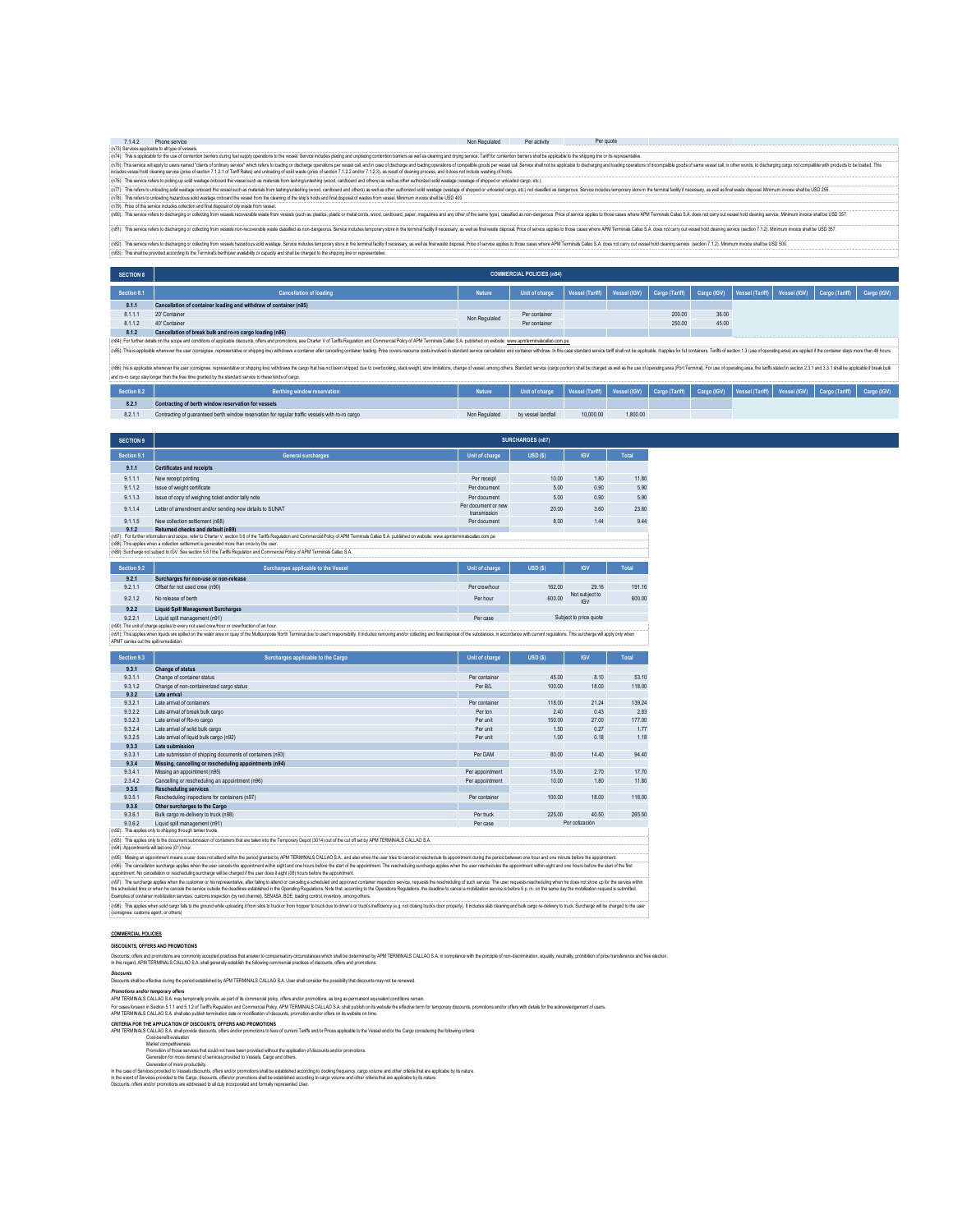**SPECIAL SERVICES WITH DISCOUNTS FIXED IN THE CONCESSION AGREEMENT**

Reefer inspection and monitoring rceeler energy<br>Reefer inspection and monitoring<br>Assembling and disassembling of clip system on reefer Gensets Habri movilization (60 Habribes)<br>Shippingulnoading and delivery roi ISO/OCG (Additional) - container 20 and 40 foot<br>Horizontal movement in the Multipurpose North Terminal<br>Hardierg of Cargo per registry (with or without for dred per cent discount (100%), whenever the User requests this as complementary service to the Stan

These Special Security of the Special Security of the Special Security of the Special and the Special Security of the Special Security ASS ARC SPECIAL AD S. And the User may not bridge rules and practics that may also comp

Description details of each service are included in Chapter VII of Services Summary of the Tariff's Regulation and Commercial Policy.

#### **RESERVE OF GUARANTEED BERTHING WINDOW**

Space may be researd to Yesets dodn'ny provided hat be had been reviously arranged between APM TERMNALS CALLAO SA and the shipping lines as per terms and conditions set (strin in the Operations Regulations and procedures f

## **APPLICATION OF TAX ON GENERAL SALES (IGV)**

The rational of states and special series tases and accopicably rate, which y version 4.0 Tarff Scheme were leted as exempt form VAT, refer to frose services according to the VAT Law considered as exports of series accordi

PAYMENT CONDITIONS.<br>Currency of Payment: Tariff and prices in American Dolars (US\$) may be cancelled in Nuevos Soles (S!.) according to the exchange rate indicated by Superintendence of Bank, Insurance and AFP (SBS) at the

**Form of Payment:** Payments may be through bank account transference, deposit or by check in the same bank that for this purpose will be assigned by APM TERMINALS CALLAO S.A.

**Date of Payment**: Payments shall be done according to the following considerations:<br>a) Standard Services - Import: Before the cargo is picked up from the Terminal.<br>b) Standard Services - Export: when the appointed date is

d) Special Services - Export: At the moment the service is requested.<br>e) In those services rendered as per specific contracts subscribed between APM TERMINALS CALLAO S.A. and a customer, payment conditions shall be execute

## **OFFERS AND PRICE REDUCTIONS**

Dear customers and users,

# **(1) SPECIAL OFFER FOR DRY CARGO CONTAINERS IN APM TERMINALS CALLAO'S TEMPORARY DEPOT**

APM Terminal Calon (APMTC) has ast special differ for the containers conserved as Terminal Value of Carolis Managether and Carolis Managether and the forth and the forth and the forth and the forth of the industrial of the

**1.1 Extension of free days – dry cargo import**

- Target group: Importers of dry cargo containers (consignees or its representatives –customs brokers, logistics operators, etc.).

**-** Segment: Importers who address dry cargo to APMTC's Temporary Depot.

- Tengany dialog (complex) and the state of the state of the state of the state of the state of the state of the state of the state of the state of the state of the state of the state of the state of the state of the state

 $(i) \geq 250$  containers = 10 extra free days

 $(i)$  ≥ 800 containers = 20 extra free day

- (i) ( ≥ 250 containers): Effective from May 6, 2020 to April 30, 2021.

- (ii) ( ≥ 800 containers): Effective from June 12, 2020 to April 30, 2021 - Effective: Importers may apply or request this promotion from February 11, 2021 until December 31, 2021.

**-** This offer is subject to availability of space determined by APMTC. -Regieners: The mimum vumes ofte dire with excuritefor analy. That is it is 21 monts looking the dist of the systement (Pethery AMTC and the series) to the substanting of the substanting and the substanting on the substant

# **1.2. Extension of free days – Dry cargo export**

- Target group: Exporters of dry cargo.

**-** Segment: Exporters of dry cargo containers (forwarders or its representatives -customs brokers, logistics operators, etc.).

 $(i)$  > 300 containers = 3 extra free days this of more than 300, 800, and 3000 containers using the APMTC's Temporary Depot will be granted an extension of the operating area use (taking into account the 7 days including in the Integrated Service of Export Tempora 1.4.2.2 of the Tariff List), according to the table below:

(ii) > 800 containers = 8 extra free days

(iii)  $> 3,000$  containers = 13 extra free days

- Effective: Exporters may apply or request this promotion from February 11, 2021 until December 31, 2021.

-Registers. The mimmunoumed the the successite amous). This instant in the month of the greater distant interest and the second of the second of the second of the second of the second of the second of the second of the sec

### **1.3 Discount on Integrated Service Price - Dry Cargo Import**

- Target group: General users (importers/onsignees or its representatives –customs brokers, logistics operators, etc. and other users) of containers with dry import cargo.<br>- Segmeno: Users with address dry cargo. Many carg

**-** Segmeno: Users who address dry cargo to APMTC's Temporary Depot.

- Temporary offer: Users of import containers with dry cargo who guarantee mínimum amounts equal or more than 600, 1,600 or 3,000 containers using the APMTC's Temporary Depot will be granted a discount on the price of the Integrated Service of Import Temporary Depot (sections 1.4.1.1 and 1.4.1.2 of the Tariff List), according to the table below:

- (i) ≥600 to 1,599 containers = USD 20 discount from the price indicated in sections 1.4.1.1 and 1.4.1.2 of the Tarff List<br>(i) ≥1,600 containers = = USD 30 discount from the price indicated in sections 1.4.1.1 and 1.4.1.2 o
- 

- Effective: Users may apply or request this promotion from February 11, 2021 until December 31, 2021.

- Requirements:

The minum vulmes ofte all the accuse to much that in the Chandelburg the date of a greener (based and the card be advocuting the version of the ample of the ample of the state in the second of the scount of the state in th

in the enthat the sound of the market of the commed volme of contines inb the DT 3014 whin 12 monts, an additenal period tisk months may be granted to comply with the commited volume. This additional productional practice

it, alter be only the heliother decounting (or the most of the cases that apple be notation of tem it is verified talt the minium volumes required to frees offers have not been readed, APMTC wild pay a persently to person

Penalt Market Profess and in the Tempory Depost service parage for mont dy containes, according to the Tail List (sections 1.4.1.1 and 1.4.1.2) in force at the fire of whildrain. That is, in case of non-complence, the pric

Peak 2: he use will perform a monother allow the multer of content on the layer content be MIC. For example, the user sceed the lange of the monother (memperature in the monother of the monother of the monother of the mono

For town be made the docution the previous rape of > 100 to 1599 canning restabled up to write for Faff), they with the complet visits for the complet shares for promited 1200 contains they will are benefit of 200 contains

**-** This offer is subject to availability of space determined by APMTC.

# **1.4 Discount on Integrated Service Price - Dry Cargo export**

- Target group: General users (exporters, forwarders or its representatives –customs brokers, logistics operators, etc- and other users) of containers with dry export cargo.

(i) ≥ 700 containers = USD 10 discount from the price indicated in sections 1.4.2.1 and 1.4.2.2 of the Tarff List - Separa User Maximus in y ang a Mill'S i Fernomy Dept.<br>- Tempory offer Uses of export contents who distributed mimum amounts equal or more ban 1,500 contents using the MIT'S Tempory Dept. with a grands alsoout on the prio

- Effective: Users may apply or request this promotion from March 15, 2021 until December 31, 2021.

- Requirements:

The minum when a fit of the state of the information in the Chands blue to the date of the spenent (behealth of the state of the variable of the state of the state of the state of the state of the state of the state of the in the enthat the sound with entring be commed vulme of contines inb the DT 3014 whin 12 monts, an additional period of six months may be granted to comply with the commited vulme. This additional productional practice is

If, after the end of the twelve (12) months of accounting (or the 18 months in the cases that apply the extension of term), it is verified that the minimum volumes required for this offer has not been reached, APMTC will apply a penalty (the most favourable) to the user. Two types of penalties will be taken into account, but only one penalty will apply and it will be the one that is most favourable to the user. The penalties to be considered are as follows: Penalty 1: APMTC will charge the prices set out in the "Temporary Deposit" service package for import dry containers, according to the Tariff List (sections 1.4.2.1 and 1.4.2.2) in force at the time of verification. That is, in case of non-compliance, the prices of sections 1.4.2.1 or 1.4.2.2 will be charged on the number of containers that the user has finally entered into the DT 3014.

**-** This offer is subject to availability of space determined by APMTC. For books are howered to be about on the previous range of > 1,500 combles (establed up to the Taff), they will the to compy wth the volume commited, for example, if they contained 1,500 containers they at how to enter foo

**(2) PROMOTION FOR UN 3077 CARGO CONTAINERS CLASSIFIED AS IMO 9 IN APM TERMINALS CALLAO'S TEMPORARY DEPOT**

# ers and users

/Microsofted (MIC) as still export of the main state with discussions and the security of the state of the state of the state of the state of the state of the state of the state of the state of the state of the state of th

## **(3) SPECIAL OFFER FOR FISHMEAL IN HIGH-CUBE CONTAINERS**

---<br>APM Terminals Callao (APMTC) has set that containers with fishmeal to be shipped will not be charged with the tariff of "high-cube container" special service, subsection 1.5.1.7. This offer will be in force from Januar

Dear customers and users,

Peable as we have not all the discussion to meet of containers many to easily teach the tast of the Chrick. For examented the entropy and the christene and the entropy of the christmas and the christmas and the christmas a